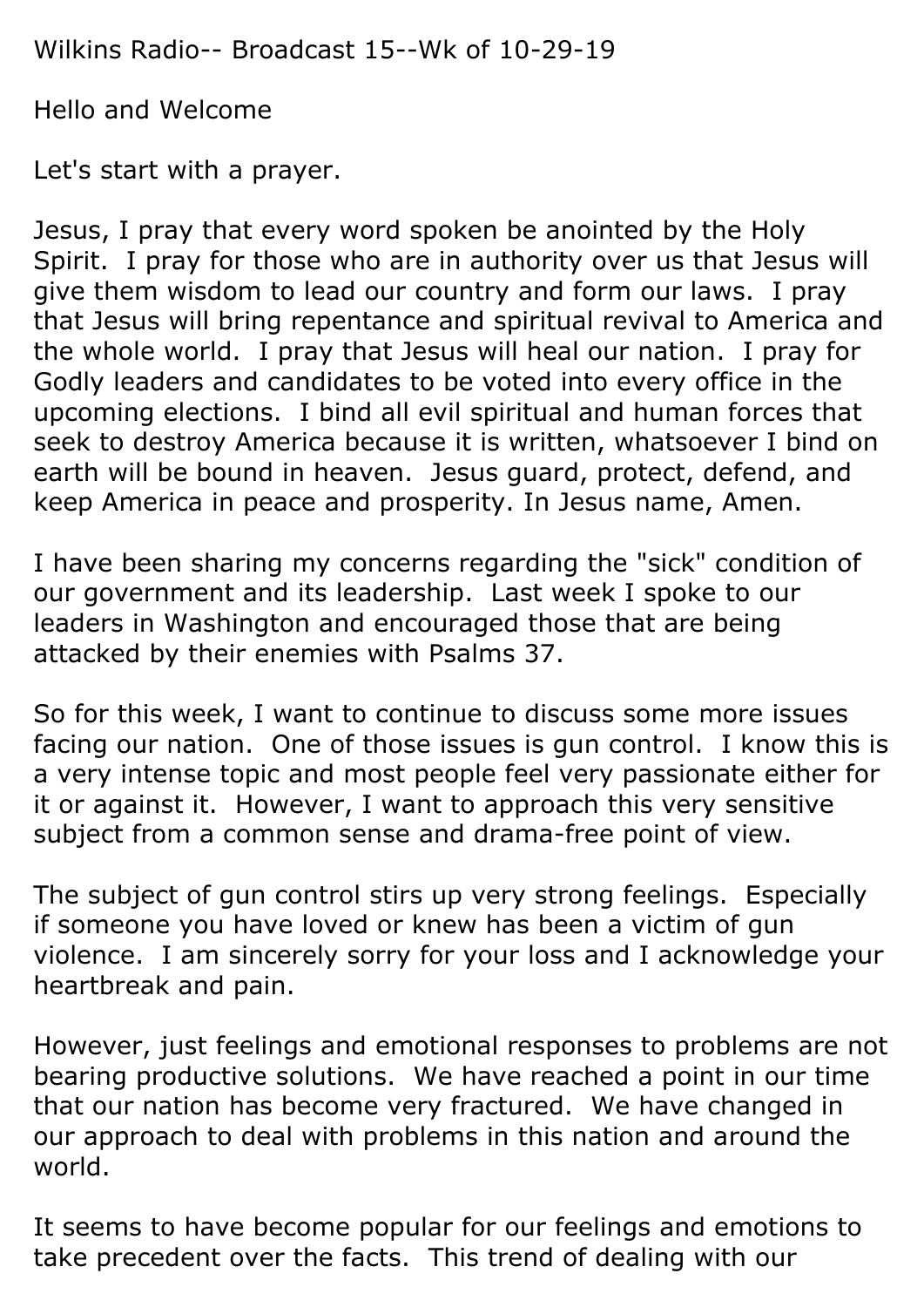national issues from a highly charged emotional state just prevents us from actually looking at the facts and discussing the facts and having a logical and productive conversation about what to do. If we can't honestly admit to the facts of where we are and to what has actually occurred, it will be impossible to have meaningful conversations and fruitful discussions about where to go from here, based on the facts. Facts are the key ingredient and have a bearing on the quality of our decisions in a democracy. Facts matter!

Feelings can be manipulated by leaders and the media who only pretend to care about your pain. They exploit your emotions to get power and to advance their toxic agendas. So while you are very passionate and sincere about an issue, they just use your feelings like a pawn in their game to get more power and control over your money, your health, your rights, your country, and your very lives.

Making laws that take away basic rights are exactly what our founders were trying to prevent. Our constitution and our bill of rights were based in facts that when too few hold the power in a nation, then the people suffer. They had all lived in other countries where individual rights and freedoms were ignored. They had already experienced tyranny and the abuse of power by their leadership in Europe and they were determined to provide an excellent framework for our nation to be free and stay free. They were trying to protect us from awful government bullies and oppressive dictators and federal government standing armies.

Being emotional, screaming at your political opponent, attacking the other political party, name calling, just seems like the elements of a good ole temper tantrum and this behavior will not address our problems nor will these actions produce reasonable discussions to achieve workable solutions. These are attributes of immature, entitled, manipulative, children who think that if they can out talk you or display an emotional meltdown that their outbursts are a substitute for an informed discussion and commonsense decision based on the facts.

So I want to present my case in favor of American's right to bear arms based on facts and not emotions. I will first explain how and why our right to bear arms and to own a gun became an important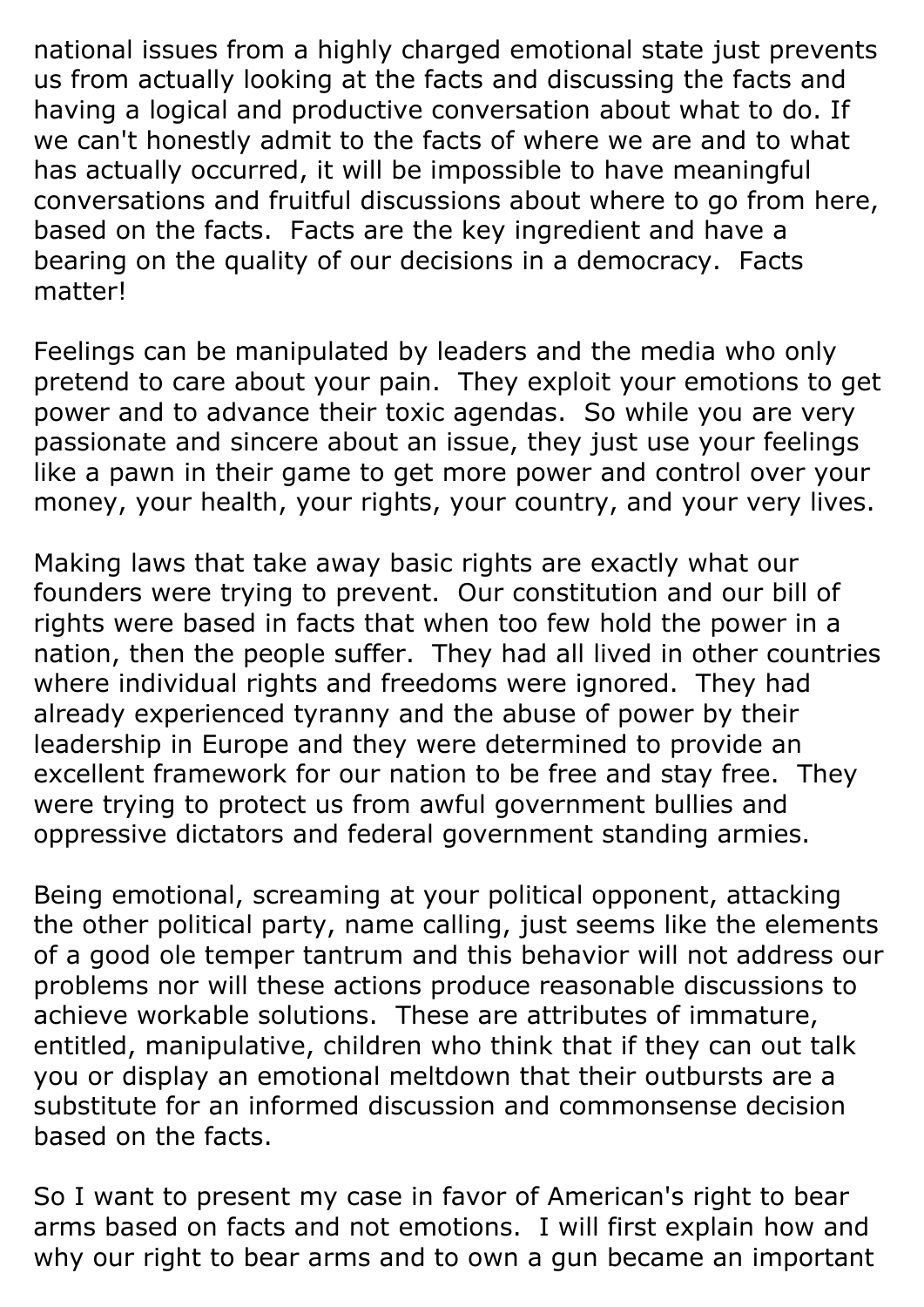aspect to maintaining our other freedoms. Also, I will present some facts about gun violence and where gun violence or mass shootings really rank as a cause of death in America. In addition, I will discuss the effectiveness of tighter gun laws, gun bans, and red flag rules. Lastly, I will expose the dangers of letting law makers erode away our right to bear arms.

The Second Amendment was written to preserve our individual right to keep and bear arms because we have the natural rights of selfdefense and resistance to oppression, and the civic duty to act in concert in defense of the state.

One of the Constitution's most influential framer was [James](https://en.wikipedia.org/wiki/James_Madison)  [Madison.](https://en.wikipedia.org/wiki/James_Madison) In the [Federalist Paper No. 46,](https://en.wikipedia.org/wiki/Federalist_No._46) Madison wrote how a federal army could be kept in check by state militias, a standing federal army ... would be opposed by a militia of the people. He argued that state militias would be able to repel the danger of a federal army. Madison contrasted the federal government of the United States to the European nations, which he described as afraid to trust the people with arms, and assured that the existence of a people's militia would form a barrier against an oppressive federal government.

In the twenty-first century, the Supreme Court handed down a landmark decision that held the amendment protects an individual's right to keep a gun for self-defense. This was the first time the Court had ruled that the Second Amendment guarantees an individual's right to own a gun.

The CDC reported 39,773 gun deaths in 2017. Of those gun deaths, 60% were from suicide. According to the FBI, there were 10,982 fire arm homicides in 2017 and of those 403 deaths were caused by rifles. There actually were more people killed with a knife or cutting instrument, 1,591. Of these gun deaths, 423 were justifiable homicide by law enforcement and 299 were justifiable homicide by private citizens defending themselves, family, or property.

The Justice Department defines a mass shooting as a multiple homicide where four or more victims are killed with firearms, in one event in one or more locations in close proximity. This is the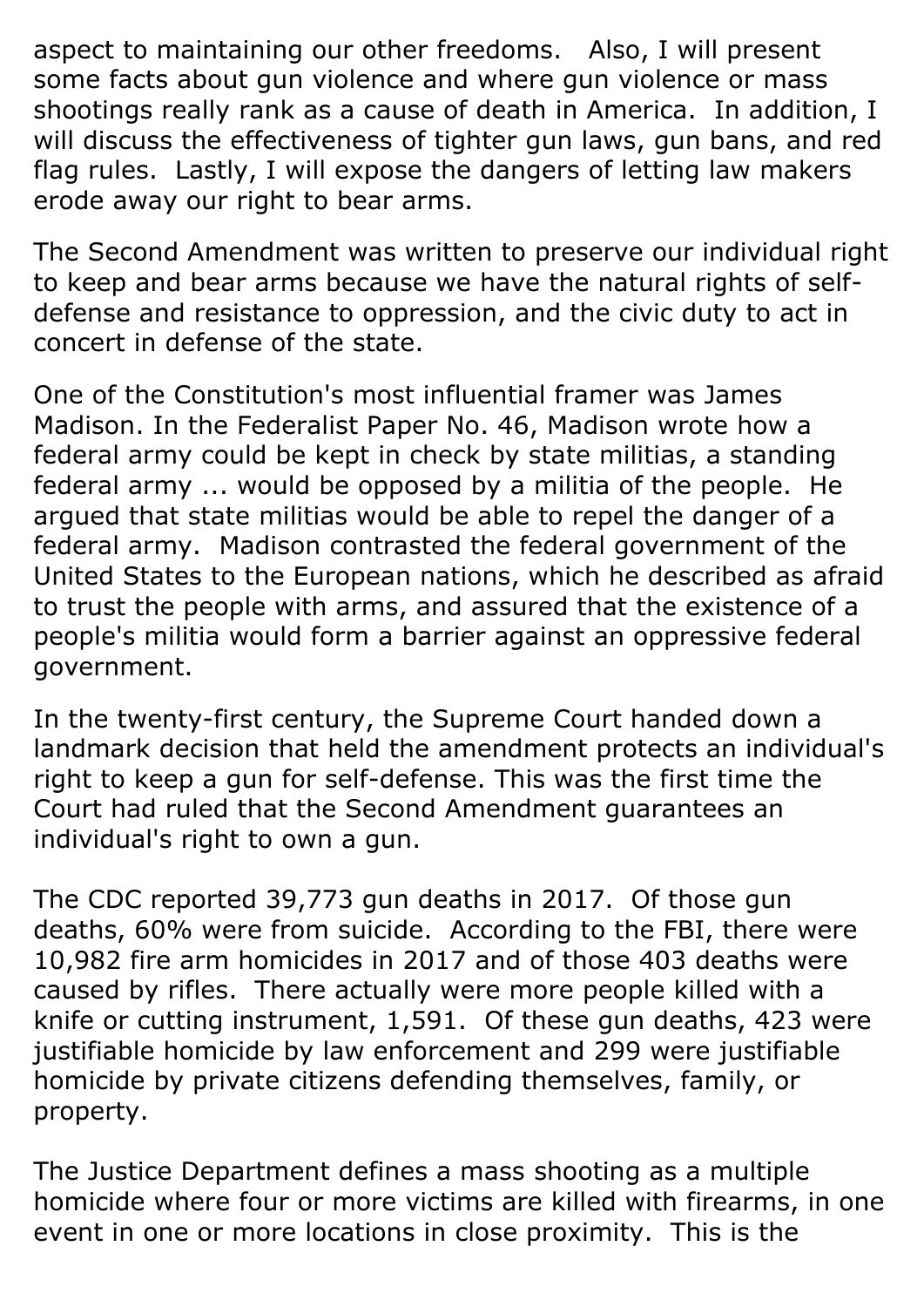definition that an organization called "Mother Jones" uses to track mass shooting incidents. According to Mother Jones there have been115 mass shootings since 1982. My research shows that you are more likely to die from lung disease, alcohol, drug overdose, suicide, drowning, fire or smoke, bicycling, or a car accident than as a mass shooting victim. So if we are going to want to ban guns, lets ban tobacco products, alcohol "again", matches, bicycles, cars, and swimming pools. You are probably thinking those things will never be banned. Well my parents thought they would never take God and prayer out of the public schools, but they did. We also thought at one time that a child's life was safe in the womb of its mother, but Americans have murdered over 60 million babies. Do not think that anything is so sacred that the government would not dare to restrict it or allow it, if it was politically expedient to getting re-elected and giving in to emotionally charged mob rule.

Now let's look at how effective stronger gun laws in certain states and prior bans on certain types of guns has been in preventing gun violence. According to the FBI, gun homicide deaths by each state, reveal that some of the states with the toughest gun laws rank as among the highest when it comes to gun violence deaths. For 2017, California, Illinois, Maryland, Michigan, Ohio, and Florida either require permits, background checks, red flag rules, or a combination of these regulations. These six states are in the top 11 states with the highest homicide deaths by gun violence. Also, the federal ban on assault weapons for 10 years does not show a marked reduction in violent crimes. The 2004 National Institute of Justice study, showed assault weapons were only used in 8% of violent crime prior to the ban and that number has not changed a significant amount in a over a decade since the ban was lifted. The use of assault weapons in violent crime fluctuates between 2.5 to 8.5 %.

Lastly, I want to demonstrate that gun control may have a devastating effect on our individual freedoms, safety, security, and continuing to be a sovereign nation. Our founders had seen the tyranny and oppression by European governments where the citizens were not trusted to bear arms. It is important for individuals to be able to defend themselves personally and to be a line of defense in the event of an invasion by a foreign power. I believe that a gun in the hands of a law abiding citizen can stop or